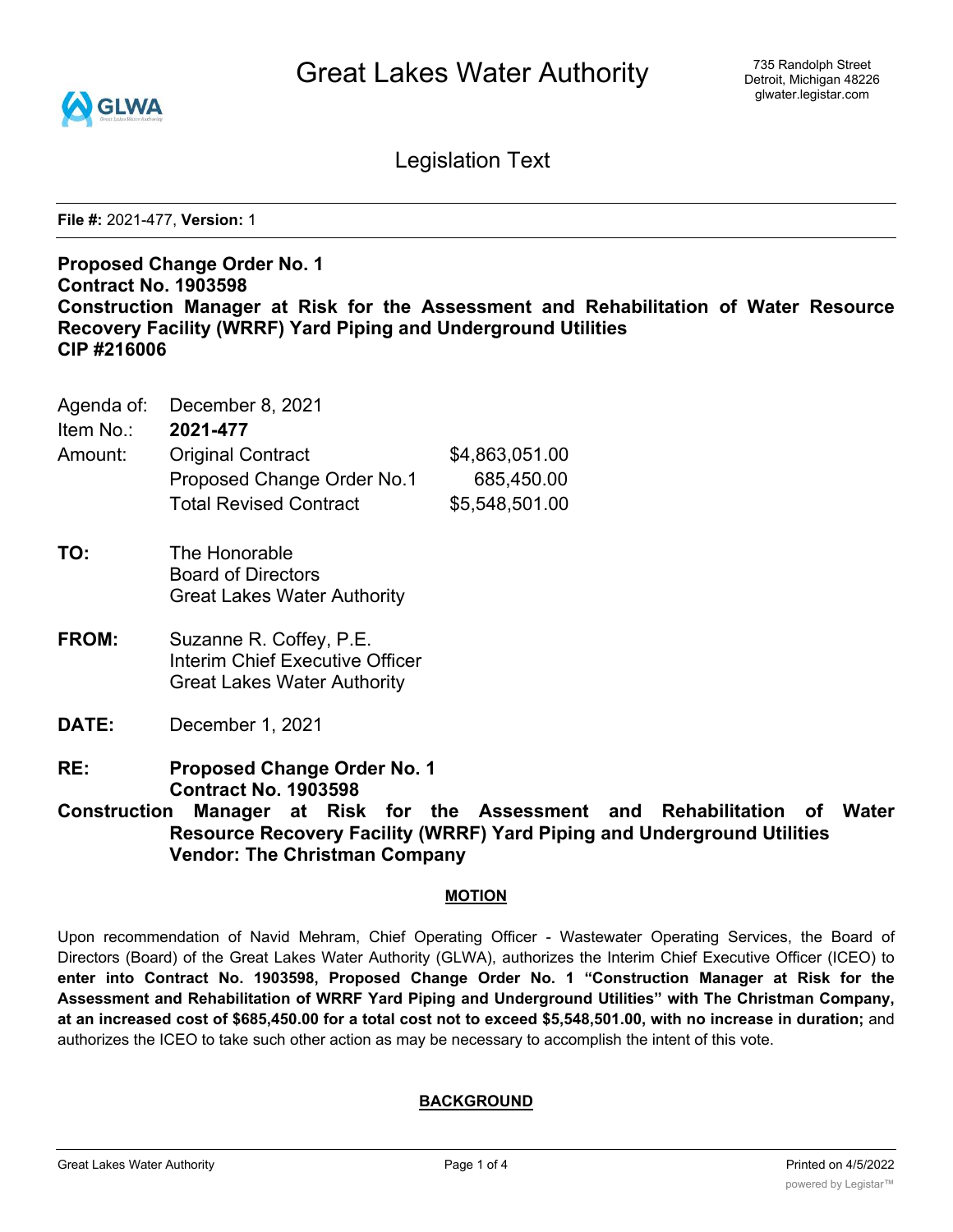#### **File #:** 2021-477, **Version:** 1

GLWA awarded Contract No.1903598 (Construction Manager at Risk for the Assessment and Rehabilitation of WRRF Yard Piping and Underground Utilities) to The Christman Company with a start work date of January 15, 2021. This Contract is divided into several phases and currently, the contract is in the study/investigation phase. The study phase is expected to be completed by January 2022 and the design phase is expected to be completed by March 2023. The Contract price for Contract No. 1903598 is \$4,863,051.00.

The Contract services will locate, clean, inspect, and test the condition of the existing buried process support utility piping systems (potable, secondary, and screened final effluent water services, steam piping, compressed air, natural gas, sewer systems, and underground electrical duct banks) located on the WRRF site. From the information and testing data gathered, a condition assessment will be performed to determine the need for rehabilitation or replacement of the buried utility piping systems.

The Contract established a study allowance for the procurement of subcontractors in the amount of \$1,500,000.00 to undertake the investigative and exploratory work of the condition assessment. So far, condition assessment services have been performed in the total amount of \$1,485,925.00.

For a complete condition assessment of the underground utilities, two more services are still needed. Tethered CCTV pipe inspection in the amount of \$310,000.00 and additional sewers cleaning in the amount of \$75,000.00. To avoid further delay, the above two services were authorized in Construction Change Directive "E" for \$385,000.00 funded from the total project allowance for construction services that was slated to be used in other phases of the Contract.

Finally, the Contractor's original general conditions were calculated based on the original allowance amounts.

## **JUSTIFICATION**

This Proposed Change Order No. 1 seeks to secure additional funding to replenish the project allowance for construction services and to complete the condition assessment of the underground utilities as follows:

- 1. \$385,000.00 to replenish the project allowance for construction services.
- 2. Not to Exceed (NTE) \$130,450.00. This amount represents the Contractor's request for the general conditions cost associated with the additional condition assessment work as well as a 5% fee of the cost.
- 3. Not to Exceed (NTE) \$170,000.00. This amount is suggested as a GLWA Contingency to undertake any unexpected/unforeseen conditions. The unused money from items 2 and 3 will be credited back to GLWA via a future change order.

The total value of this Proposed Change Order No. 1 is \$685,450.00.

#### **PROJECT MANAGEMENT STATUS**

Original Contract Time for Study/Design: 792 days (1/15/21-3/17/23) Proposed Change Order No.1: 0 days New Contract Time: 792 days (1/15/21-3/17/23)